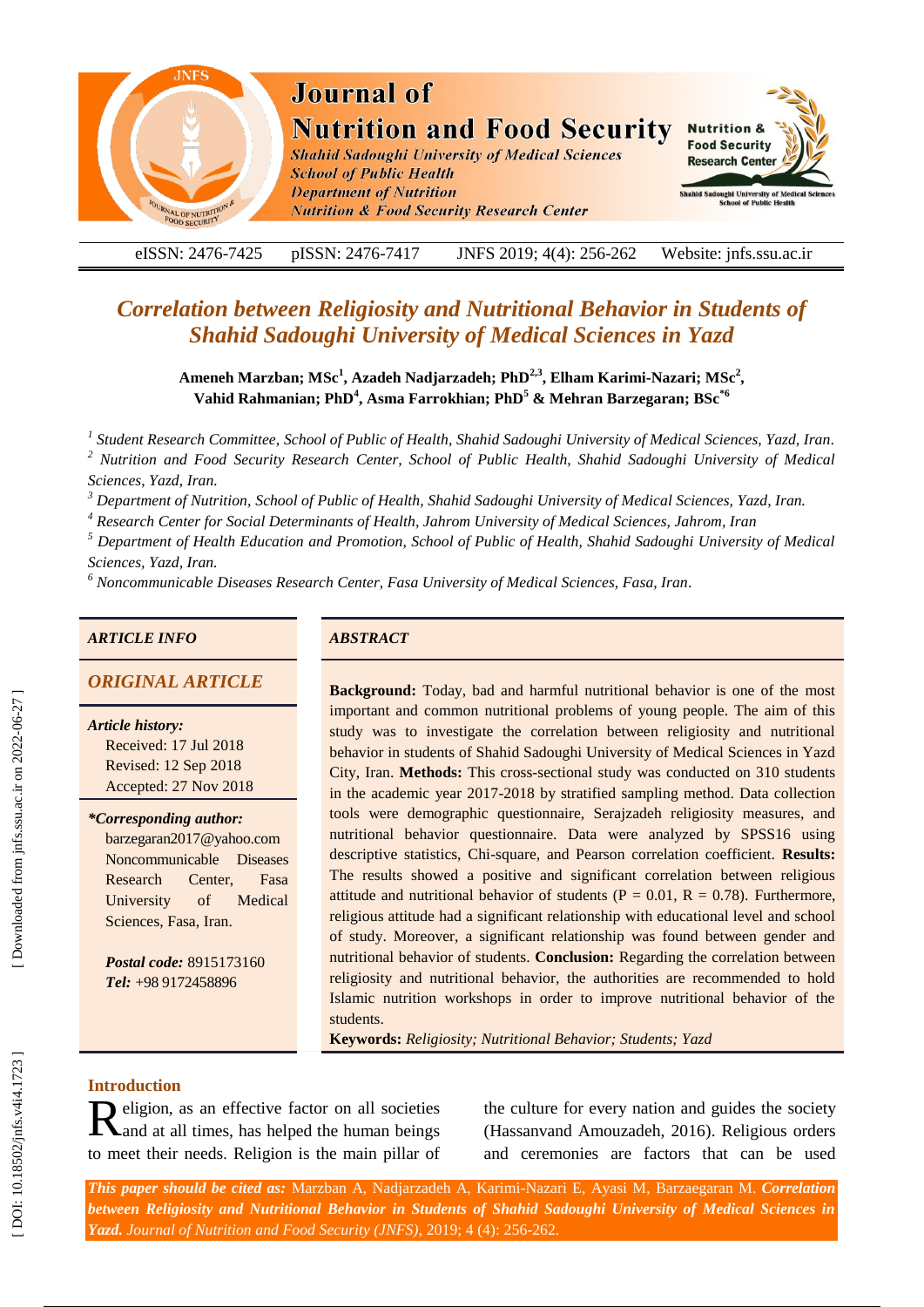effectively in promoting the quality of life (Paiva *et al.*, 2014). Religious attitude considers God as the centerpiece of affairs and regulates the values, morals, customs, and human behaviors with each other and nature (Kashfi *et al.*, 2016 ) .

Food, as one of the inherent or physiological needs , is the most important factor in the survival of people and longevity of life. Today, bad and harmful nutrition is one of the most important and common nutritional problems of young people (Eslami *et al.*, 2015, Iesazadeh *et al.*, 2018). In Iran, personal behaviors such as dressing, eating, walking, etc., are influenced by the West culture and family is not pursued by the experts very seriously (Salehi *et al.*, 2016). A large part of Iran's young population is made up of students (Zamanian *et al.*, 2013 ) . Students as the driving force and positive energy source play a major role in determining the political, social , and cultural development of societies and have an important effect on the health of the community (Hashemi *et al.*, 2018 ) . Students constitute the most dynamic part of each society and their health is largely necessary for the community health . Hence, patterns of students' health behavior should be considered (Freedman and Connors, 2011 ) . A high percentage of the country's population has obesity and overweight, which causes cardiovascular disease, diabetes , and various types of cancers. Obesity and overweight are also among the main reasons for changing the pattern of consumption and undesirable behaviors of food (Khan *et al.*, 2019, Rezaee *et al.*, 2018). Religion prescribes a healthier lifestyle for individuals, which has a positive effect on health (Khodaveisi *et al.*, 2016, Marzban *et al.*, 2017 ) . The Islamic Nutrition Pattern is a collection of foods and beverages as well as eating habits and behaviors emphasized in various Islamic sources. Nutrition is one of the six principles for preserving health in the traditional Iranian medicine. In religious doctrines , principles of eating and drinking are very important. Inappropriate nutrition can be considered as one of the most important factors in many diseases, such as diabetes, high blood lipids, and cardiovascular disease. Traditional medicine

considers inappropriate nutrition as a very important factor in the physiopathology of diseases (Iesazadeh *et al.*, 2018, Marzban *et al.*, 2018 ) .

Considering the impact of religion on different aspects of human health , this study investigated the relationship between religion and nutritional behavior. Therefore, this study investigate d the correlation between religiosity and nutritional behavior of students in Yazd Shahid Sadoughi University of Medical Sciences.

#### **Materials and Methods**

*Design and participants:* This analytical cross sectional study was conducted to determine the correlation between religiosity and nutritional behavior among students of Shahid Sadoughi University of Medical Sciences in Yazd . The statistical population of this study included all students of Shahid Sadoughi University of Medical Sciences. Initially, 30 students were evaluated and the sample size was calculated as 310 using  $P = 0.5$ ,  $d = 0.05$ , and the following formula :

$$
n = \frac{NZ^2P(1-P)}{Nd^2 + Z^2P(1-P)}
$$

Samples were selected by stratified sampling method . At first, students were classified based on their college degree (medical, dentistry, pharmacy, paramedical, health, nursing and midwifery , as well as international campus) and the sample size was estimated based on the proportion of each category to the total population .

Finally, a total of 297 questionnaires were filled out and entered the study . The explanations were about how to answer the questions, volunteering procedure of participating in the research, confidentiality of information , and not mentioning the students' names in the questionnaires .

*Measurements*: Three self-administered questionnaire s were administered to collect data; demographic check list, Muslim religiosity measure , and questionnaire of nutritional behavior by Iesazadeh et al . with confirmed validity and reliability coefficient of 0.83 (Iesazadeh et al., 2018). The checklist of demographic information included variables such as age, gender, marital status,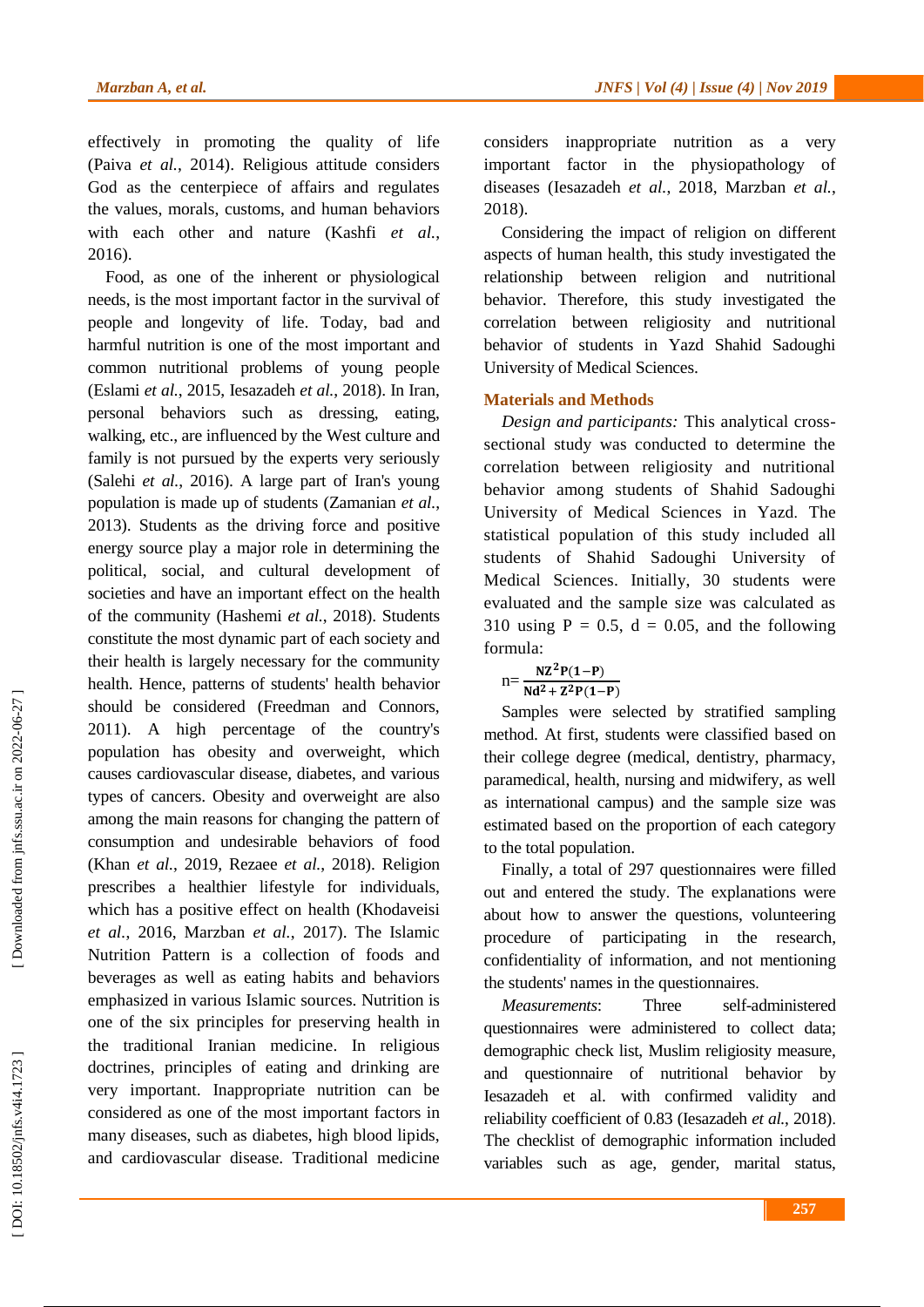educational level, school of study , and place of residence. The Muslim religious measure was adapted to Islam regulation and especially Shia by Serajzade based on Glacier and Stark's Pattern. This questionnaire ha s 26 questions and measures four following dimensions of religiosity: religious beliefs (7 questions), empirical or religious emotions (6 questions), religious effects (6 questions) , and religious practices (7 questions). Questions should be answered on a five -point Likert scale, ranging from 1 to 5. Thus, scores ranged from 26 to 130, scores under 65 showed negative attitudes , and scores over 65 represented good attitudes .

The nutritional behavior questionnaire include s 25 questions scored from 1 to 5 on the Likert scale. Thus, the attainable scores range from 25 to 125; scores lower than 63 show negative behaviors and scores higher than 63 represent positive behavior.

*Data analysis:* Collected data were analyzed by SPSS16 using descriptive statistics (mean, standard deviation and frequency), chi -square , and Pearson correlation coefficient .

years (age range: 18 -35) and 50.16% of them were under 24 years  $(n = 149)$ . According to findings, 57% of participants were male  $(n = 169)$ , 72.4% were single  $(n = 215)$ , 33% were from the public health school (n = 98) , 34 . 34% were undergraduate  $(n = 148)$ , and 72.10% lived in dormitory (n = 214) (**Table 1**).

As shown in **Table 2**, educational level and school of study had a significant statistical relationship with the dependent variable (religious attitude). However, no significant relationship was observed between gender, age, marital status, school of study , and place of residence with attitude score. According to the results , a significant relationship was found between gender and nutritional behavior. However, nutritional behavior had no significant relationship with marital status, place of residence, age, educational level , and school of study . Moreover, 52.39% and 58.21% of students had positive religious attitude and positive nutritional behavior, respectively . A statistically significant relationship was observed between nutritional behavior and religious attitude ( $P = 0.01$ ,  $R = 0.78$ ).

### **Result s**

The mean age of participants was  $24.24 \pm 4.83$ 

| <b>Variables</b>         |                                | <b>Number</b> | $\frac{0}{0}$ |
|--------------------------|--------------------------------|---------------|---------------|
| Gender                   | Male                           | 169           | 57.00         |
|                          | Female                         | 128           | 43.00         |
| Marital status           | Married                        | 82            | 27.60         |
|                          | Single                         | 215           | 72.40         |
| <b>Educational level</b> | Undergraduate                  | 148           | 49.80         |
|                          | Postgraduates                  | 49            | 14.50         |
|                          | <b>Professional Doctorates</b> | 30            | 12.20         |
|                          | PhD                            | 70            | 23.50         |
| School                   | Public health                  | 98            | 33.00         |
|                          | Medicine                       | 55            | 18.50         |
|                          | Nursing and midwifery          | 46            | 15.50         |
|                          | International campus           | 31            | 8.41          |
|                          | Pharmacy                       | 25            | 15.50         |
|                          | Dentistry                      | 23            | 7.74          |
|                          | Paramedicine                   | 19            | 6.40          |
| Place of residence       | Dormitory                      | 214           | 72.10         |
|                          | Not dormitory                  | 83            | 27.90         |
| Age $(y)$                | Under 24                       | 149           | 50.16         |
|                          | 24-30                          | 101           | 34.00         |
|                          | Over 30                        | 47            | 15.82         |

**Table 1.** Frequency distribution of the studied demographic variables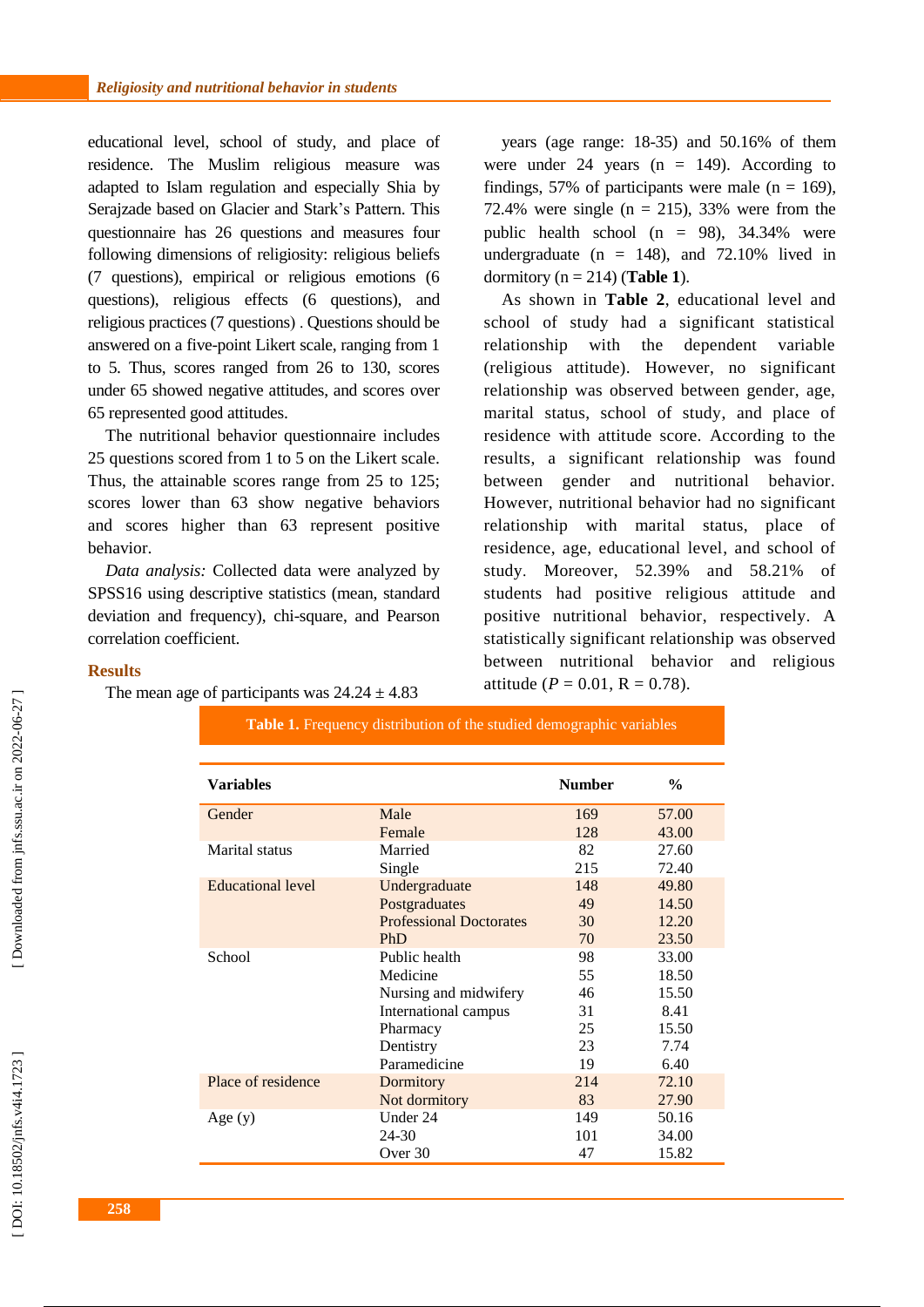#### **Table 2.** Relationship between demographic variables with religious attitude and nutritional behavior

| <b>Variables</b>               | <b>Religious attitude</b> |                  | <b>Nutritional behavior</b> |                |  |  |  |
|--------------------------------|---------------------------|------------------|-----------------------------|----------------|--|--|--|
|                                | Negative, n (%)           | Positive $(\% )$ | Negative $(\% )$            | Positive (%)   |  |  |  |
| Gender                         |                           |                  |                             |                |  |  |  |
| <b>Males</b>                   | 69 (40.82)                | 100(59.17)       | 95(56.21)                   | 74 (43.79)     |  |  |  |
| Females                        | 53 (41.40)                | 75(58.60)        | 39 (30.45)                  | 89 (69.53)     |  |  |  |
| P-Value                        | 0.10                      |                  | 0.01                        |                |  |  |  |
| <b>Marital</b> status          |                           |                  |                             | $\overline{4}$ |  |  |  |
| Married                        | 39 (47.56)                | 43(52.43)        | 40 (48.78)                  | 2(51.22)       |  |  |  |
| Single                         | 105 (48.83)               | 110(51.16)       | 65(30.23)                   | 150 (69.77)    |  |  |  |
| P-Value                        | 0.24                      |                  | 0.17                        |                |  |  |  |
| <b>Educational Level</b>       |                           |                  |                             |                |  |  |  |
| Undergraduate                  | 75(50.67)                 | 73 (49.32)       | 60(40.54)                   | 88 (59.46)     |  |  |  |
| Postgraduates                  | 19 (38.78)                | 30(61.22)        | 22 (44.90)                  | 27(55.10)      |  |  |  |
| <b>Professional Doctorates</b> | 12(40.00)                 | 18(60.00)        | 15(50.00)                   | 15(50.00)      |  |  |  |
| PhD                            | 30(42.85)                 | 40(57.14)        | 31 (44.29)                  | 39 (55.71)     |  |  |  |
| P-Value                        | 0.01                      |                  | 0.13                        |                |  |  |  |
| School                         |                           |                  |                             |                |  |  |  |
| Public health                  | 28 (28.57)                | 70 (71.43)       | 48 (48.98)                  | 50(51.02)      |  |  |  |
| Medicine                       | 30(54.56)                 | 25(45.45)        | 21 (38.18)                  | 34(61.82)      |  |  |  |
| <b>Nursing and Midwifery</b>   | 23(50.00)                 | 23(50)           | 20(43.48)                   | 26(56.52)      |  |  |  |
| <b>International campus</b>    | 11(35.48)                 | 20(64.52)        | 3(9.68)                     | 28 (90.32)     |  |  |  |
| Pharmacy                       | 12(48.00)                 | 13(52.00)        | 5(20.00)                    | 20 (80.00)     |  |  |  |
| Dentistry                      | 14(60.87)                 | 9(39.13)         | 6(26.08)                    | 17(65.38)      |  |  |  |
| Paramedicine                   | 8(42.11)                  | 11 (57.89)       | 10(52.63)                   | 9(47.37)       |  |  |  |
| P-Value                        | 0.03                      |                  | 0.31                        |                |  |  |  |
| <b>Place of Residence</b>      |                           |                  |                             |                |  |  |  |
| Dormitory                      | 28 (13.08)                | 186 (86.92)      | 100(46.73)                  | 114 (53.27)    |  |  |  |
| <b>Not Dormitory</b>           | 41 (49.40)                | 42(50.60)        | 32 (38.56)                  | 51(61.44)      |  |  |  |
| P-Value                        | 0.09                      |                  | 0.20                        |                |  |  |  |
| Age $(y)$                      |                           |                  |                             |                |  |  |  |
| Under 24                       | 54 (36.24)                | 95 (63.76)       | 49 (32.89)                  | 100(67.11)     |  |  |  |
| $24 - 30$                      | 38 (37.62)                | 63 (62.38)       | 36(35.64)                   | 65 (64.36)     |  |  |  |
| Over 30                        | 9(40.42)                  | 28 (59.58)       | 30(63.83)                   | 17(36.17)      |  |  |  |
| P-Value                        |                           | 0.21<br>0.11     |                             |                |  |  |  |

#### **Discussion**

The present study was conducted to determine the correlation between religiosity and nutritional behavior in students of Shahid Sadoughi University of Medical Sciences in Yazd . The mean score of religious attitude was  $80.52 \pm 15.33$ . The mean score of religious attitude in Iesazadeh (Iesazadeh *et al.*, 2018 ), Kazemian (Kazemianmogadam K and Mehrabizadeh M, 2011 ), Khodayarifard (Khodayarifard M *et al.*, 2010), and Yazdkhasti (Yazdkhasti F et al., 2016) studies were  $74.12 \pm 7.92$ ,  $87.17 \pm 96.14$ ,  $480.20 \pm 1.00$ 6.80, and  $67.75 \pm 12.13$ , respectively. According to the results, 52.39% of students had positive religious attitude. Lotfabad i (Lotfabadi and Norozi,

2010 ) and Rejali (Rejali M and Mostaejeran M, 2012 ) found that 90 .30 % and 57 % of students had strong religious attitudes, respectively. . In Iesazadeh study , 60.64% of students had relatively desirable religious attitudes. The results showed that religious attitude in men was stronger than women, which was consistent with the results of the study by Kazemianmogadam (Kazemianmogadam K and Mehrabizadeh M, 2011 ). However, it was not consistent with the results of the studies by Iesazadeh (Iesazadeh *et al.*, 2018 ) and Khodayarifard (Khodayarifard M *et al.*, 2010 ) . Since girls account for more than half of the country's population and play a critical role in the family as mothers of future generations, it is

[Downloaded from jnfs.ssu.ac.ir on 2022-06-27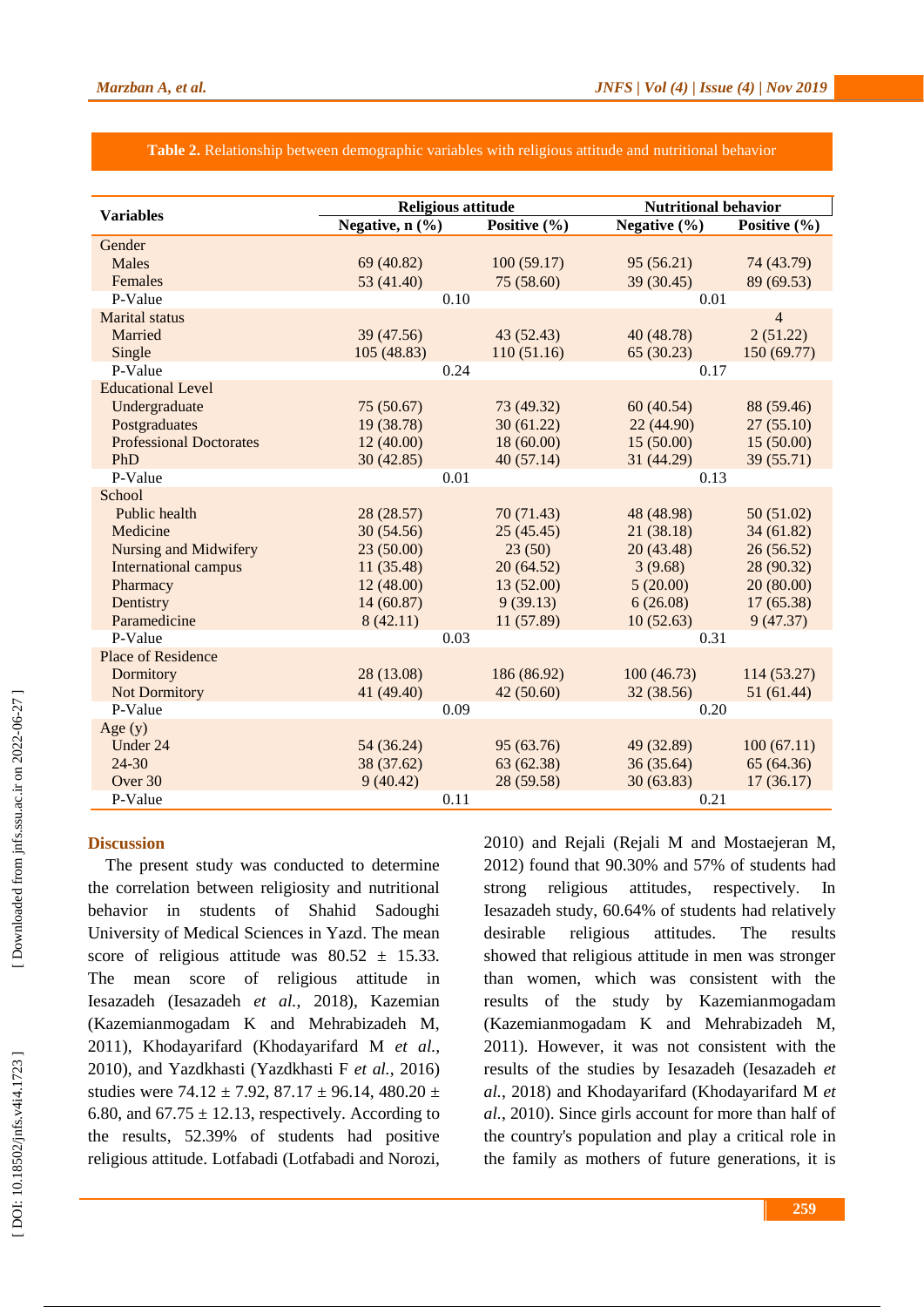necessary that university cultural authorities try to increase the level of religious attitude of students, especially female students . Religious attitude had a significant relationship with the educational level and school of study, which was consistent with the study by Zakavi (Zakavi *et al.*, 2008 ), Tavan (Tavan B *et al.*, 2011 ), and Rejali (Rejali M and Mostaejeran M, 201 2 ) while it was not consistent with the results of the study by Kashfi (Kashfi *et al.*, 2016 ) .

According to the results , mean score of the students' nutritional behavior was  $80.58 \pm 51.3$  and 58.21% of students were in a positive condition. According to the study by Pezhmankhah in Tehran , 67.50% of the medical students and 58 .50% of the non -medical students were in a relatively desirable situation with regard to their religious attitude (Pezhmankhah Sh *et al.*, 2011). Nejat found that the status of nutritional behavior was weak in 29% of the students living in the dormitory (Nejat *et al.*, 2008 ) . Given that almost the majority of students are dormitory residents, travel between cities , and are away from their family, they are at high risk for food poisoning. So, it is essential to pay more attention to this issue and increase the individuals' awareness about the unsafe nutritional behaviors.

The results showed statistical significant relationship between gender and the nutritional behavior score. Results of the studies by Iesazadeh (Iesazadeh *et al.*, 2018 ), Bahadori - Monfared (Bahadori-Monfared et al., 2015), and Hosseyni Esfahani (Hosseyni Esfahani *et al.*, 2008 ) were consistent with our finding s . Differences in the emotional structure between men and women lead to different dietary approaches. The importance of appearance for women and the media pressure often lead to women's increased attention to healthy eating. University of Medical Sciences , as a leading organization for community health and creation of healthy lifestyle culture in young people should plan and make more effective policies in this regard .

The results showed that a significant statistical

relationship between religious attitude and nutritional behavior. People with high religious attitude had nutritional behavior in accordance with Islamic guidelines . This finding was confirmed in the studies by Iesazadeh (Iesazadeh *et al.*, 2018 ) and Golnaz (Golnaz *et al.*, 2010 ) . The religious instructions on how to eat , drink , and use divine blessings are among the most important categories of Islamic lifestyle. Undoubtedly, healthy eating and conforming to Islamic standards play a significant role in having a health y body and soul. As limitations of this study, we could not determine one variable of religious attitude as the causative factor of change in nutritional behavior. In other words, this correlation does not equal causation.

#### **Conclusion**

Regarding the correlation between religiosity and nutritional behavior in planning for nutritional behavior enhancement interventions in students, Islamic religious orders in the field of nutrition should be further emphasized. In this regard, nutrition workshops are recommended by religious experts to promote the nutritional behaviors of students in accordance with Islamic recommendations and standards .

#### **Acknowledgements**

We thank all the students participating in this research and all the staffs of Shahid Sadoughi University of medical sciences, Yazd for supporting this research.

#### **Conflict of Interest**

There was no conflict of interest in this study.

#### **Authors' contributions**

Nadjarzadeh A and Marzban A participated to the conception and designing the study. Marzban A, Barzegaran M, and Karimi -Nazari E participated to drafting of manuscript: Barzegaran M, Karimi - Nazari E participated to data gathering and case selection. All authors read the manuscript and verified the final version of manuscript.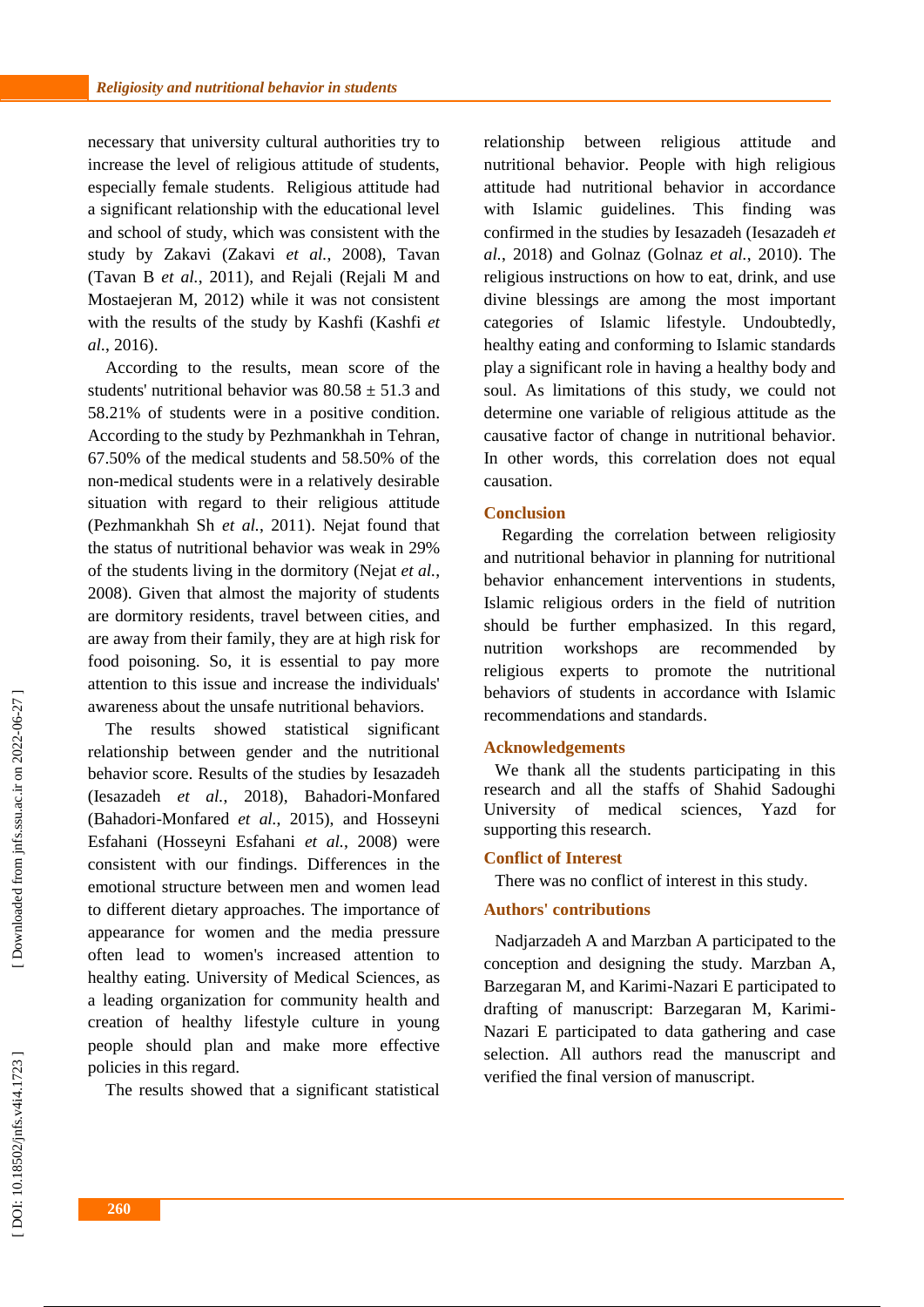# **References**

- **Bahadori -Monfared A, Keramati A -A, Moazzami -Sahzabi J, Mohamadi F & Farsar A -R** 2015. The impact of education on nutritional behavior change among clients of Sardar -Jangal health center in 2012. *Community health.* **1 (1)**: 62 -68.
- **Eslami H, Marzban A, AkramiMohajeri F, Rezaei Z & Rafati Fard M** 2015. Students' knowledge and attitude of hygiene and food safety at Shahid Sadoughi University of Medical Sciences in Yazd, Iran. *Journal of community health research.* **4 (3)**: 159 -167.
- **Freedman MR & Connors R 2011. Point-of**purchase nutrition information influences foodpurchasing behaviors of college students: a pilot study. *Journal of the American dietetic association.* **111 (5)**: S42 -S46.
- **Golnaz R, Zainalabidin M, Mad Nasir S & Eddie Chiew F** 2010. Non -Muslims' awareness of Halal principles and related food products in Malaysia. *International food research journal.* **17 (3)**: 667 - 674.
- **Hashemi N, Sebar B & Harris N** 2018. The relationship between cultural capital and lifestyle health behaviours in young people: a systematic review. *Public health.* **164**: 57 -67.
- **Hassanvand Amouzadeh M** 2016. A study of relationship between religious attitude and quality of life among welfare organization clients. *Journal of health.* **6 (5)**: 488 -497.
- **Hosseyni Esfahani F, Jazayeri A, Mirmiran P, Mehrabi Y & Azizi F** 2008. Dietary patterns and their association with socio -demographic and lifestyle factors among Thehrani adults: Tehran Lipid and Glucose Study. *Journal of school of public health & institute of public health research.* **6 (1)**: 23-36.
- **Iesazadeh N, Barzegaran M, Rahmanian V, Delavari S & Marzban A** 2018. Relationship between Religious Attitude and Nutritional Behavior in in High School Students. *Journal of medicine and cultivation.* **27**: 23 -33.
- **Kashfi SM, Yazdankhah M, Heydarabadi AB, Jeihooni AK & Tabrizi R** 2016. The relationship between religious attitude and mental health in

students of Shiraz University of Medical Sciences. *Journal of research on religion & health.* **1 (3)**: 33 -40.

- **Kazemianmogadam K & Mehrabizadeh M** 2011. The relationship between religious attitude with happiness and mental health of female and male students of Islamic Azad University of Behbahan Branch. *Psychology and religion.* **2 (4)**: 174 -175.
- **Khan A, Khan SR & Burton NW** 2019. Missing breakfast is associated with overweight and obesity in Bangladeshi adolescents. *Acta paediatrica.* **108 (1)**: 178 -179.
- **Khodaveisi M, Omidi A, Farokhi S & Soltanian AR** 2016. Dietary Behavior Status And Its Predictors Based On The Pender`s Health Promotion Model Constructs Among Overweight Women referred to Fatemieh hospital clinics in Hamedan, 2014. *Journal of nursing education.* **5 (2)**: 31 -39.
- **Khodayarifard M, Shahabi R & Zardkhane S**  2010. Relation Between Religious Attitude and Marital Satisfaction in Female Students. *Family research.* **3 (10)**: 1 -10.
- **Lotfabadi H & Norozi V** 2010. An Investigation on the Attitudes of Iranian High School and Pre university Students to Globalization and Their Impact on Their Values and Their Religious and National Identity. *Educational innovations.* **3 (9)**: 88 -119.
- **Marzban A, Barzegaran M, Delavari S, Marzban H & Rahmanian V** 2018. Attitudes and behaviors of people in Bandar - Abbas city about herbal medicine consumption in diabetes. *Iranian journal of diabetes and metabolism.* **17 (6)**: 300 -306.
- **Marzban A, Rezaei Z, Karkhane M, Marzban H & Eslami H** 2017. Surveying the knowledge, attitude and performance of lactating women of Yazd city about heavy metals transmitted from breast milk. *HOZAN; a Scientific Journal of Environmental Sciences.* **2 (2)**: 1 -10.
- **Nejat N, Kashaninia Z & Memarian R** 2008. Healthy behaviors of female teenagers living in orphanage centers and living with their families. *Journal of hayat.* **14 (1)**: 49 -59.